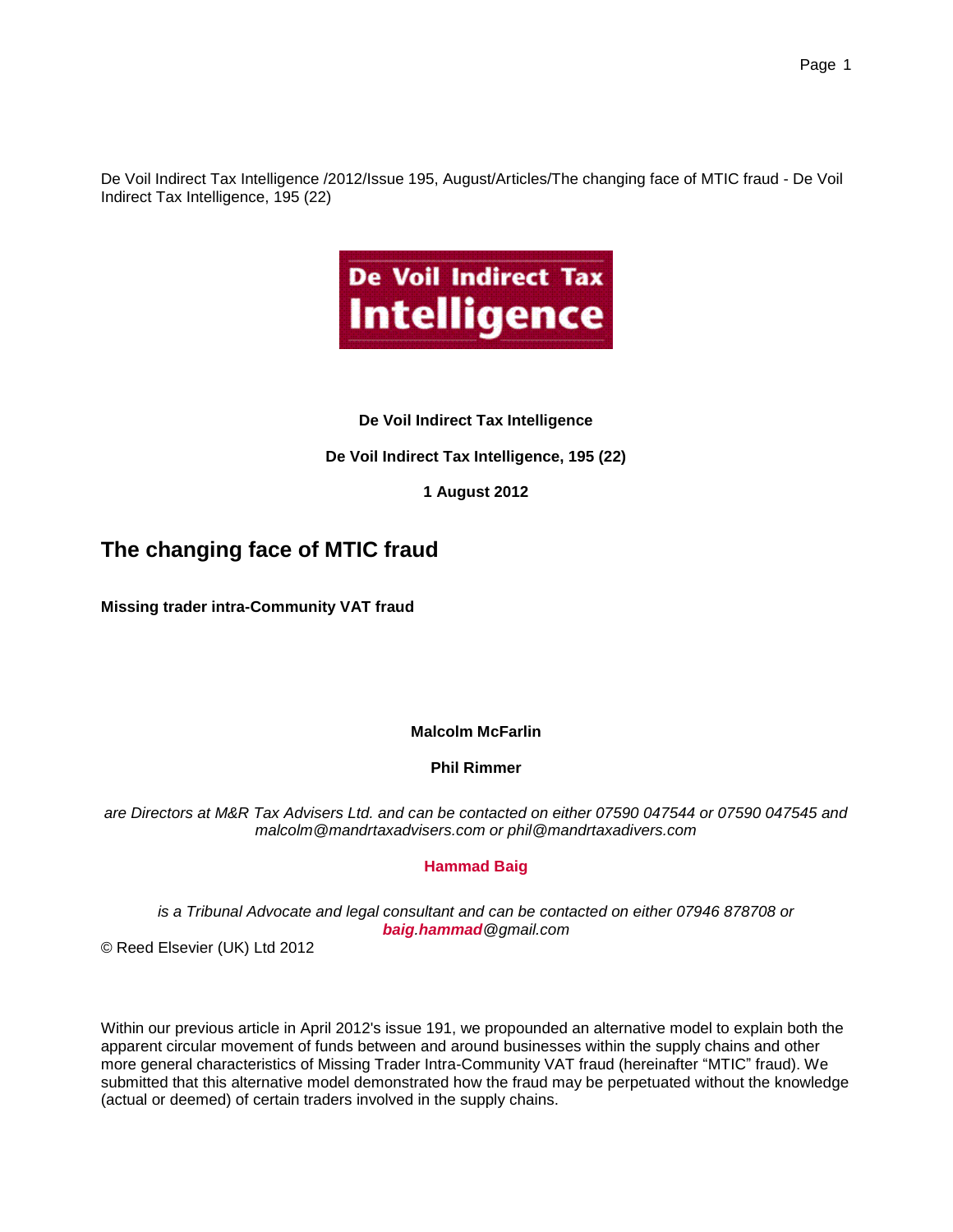Within this article, we continue our exploration of MTIC fraud by discussing developments in the fraud since the days of the proliferation of carousel fraud in mobile telephone and computer component wholesaling; and the steps HMRC are taking to attempt to prevent it from expanding into other industries.

We reiterate that MTIC fraud has troubled the tax authorities of most European Union Member States, taking a toll in revenues in the sum of billions of pounds a year, even to the extent of affecting the balance of payments between these countries.

Traditionally, HMRC referred to MTIC fraud as generating a tax loss which involved the movement of goods around the EU. However, towards the latter days of the mobile telephone carousel fraud in the early to mid-2000s, the fraud had crossed EU boundaries to other destinations such as Dubai. This enabled the audit trail for consignments of mobile phones to become "clouded" since HMRC experienced difficulties in conducting overseas enquiries within non-EU countries. In essence, HMRC suspected that non-EU countries were being used as temporary "landing points" for mobile phones before they were exported back into the EU. HMRC are now undertaking enquiries in other high value trade sectors such as the export of prestige motor vehicles outside the EU to such countries as Thailand and Singapore, with a view to establishing whether MTIC fraud has arisen.

A motor dealer who predominantly buys vehicles in the UK for export outside the EU will normally seek a VAT refund of the input tax incurred in his purchase. The export of the vehicles can be zero-rated for VAT purposes provided certain criteria are met, as laid down by the regulations. There is no single document that can be relied upon by an exporter to justify the zero-rating of the sale. HMRC refer to there being a "basket of documents" to evidence export. HMRC's Public Notice 703 states that a supplier must ensure that he has proof of export readily available for HMRC, that it must be obtained within an appropriate time *De Voil Indirect Tax Intelligence, 195 (22) at 23*

limit and that it be retained for six years. Proof of export consists of:

● *Official evidence* — that is, produced by HMRC, eg. Goods Departed Messages ("GDM") which are generated by the New Export System ("NES"). Alternatively, official evidence may be in the form of a Single Administrative Document ("SAD") endorsed by HMRC at the point of exit from the EU; or by confirmation of the electronic discharge of an NCTS ("New Computerised Transit System") movement.

● *Commercial evidence* - eg. authenticated sea-waybills or air-waybills; International Consignment Notes; master air-waybills or bills of lading; certificates of shipment, containing the full details of the consignment and how it left the EU; CMRs fully completed by the consignor, the haulier and the receiving consignee; or Freight Transport Association ("FTA") own account transport documents fully completed and signed by the receiving customer.

HMRC state that equal weight is given to official and commercial evidence but both must be supported by supplementary evidence. A supplier must hold sufficient evidence to prove that a transaction has taken place and that the transaction relates to the goods physically exported. HMRC consider that accounting records are likely to include some or all of the following:

- Customer's order.
- Sales contract.
- Inter-company correspondence.
- Copy of export sales invoice.
- Advice note.
- Consignment note.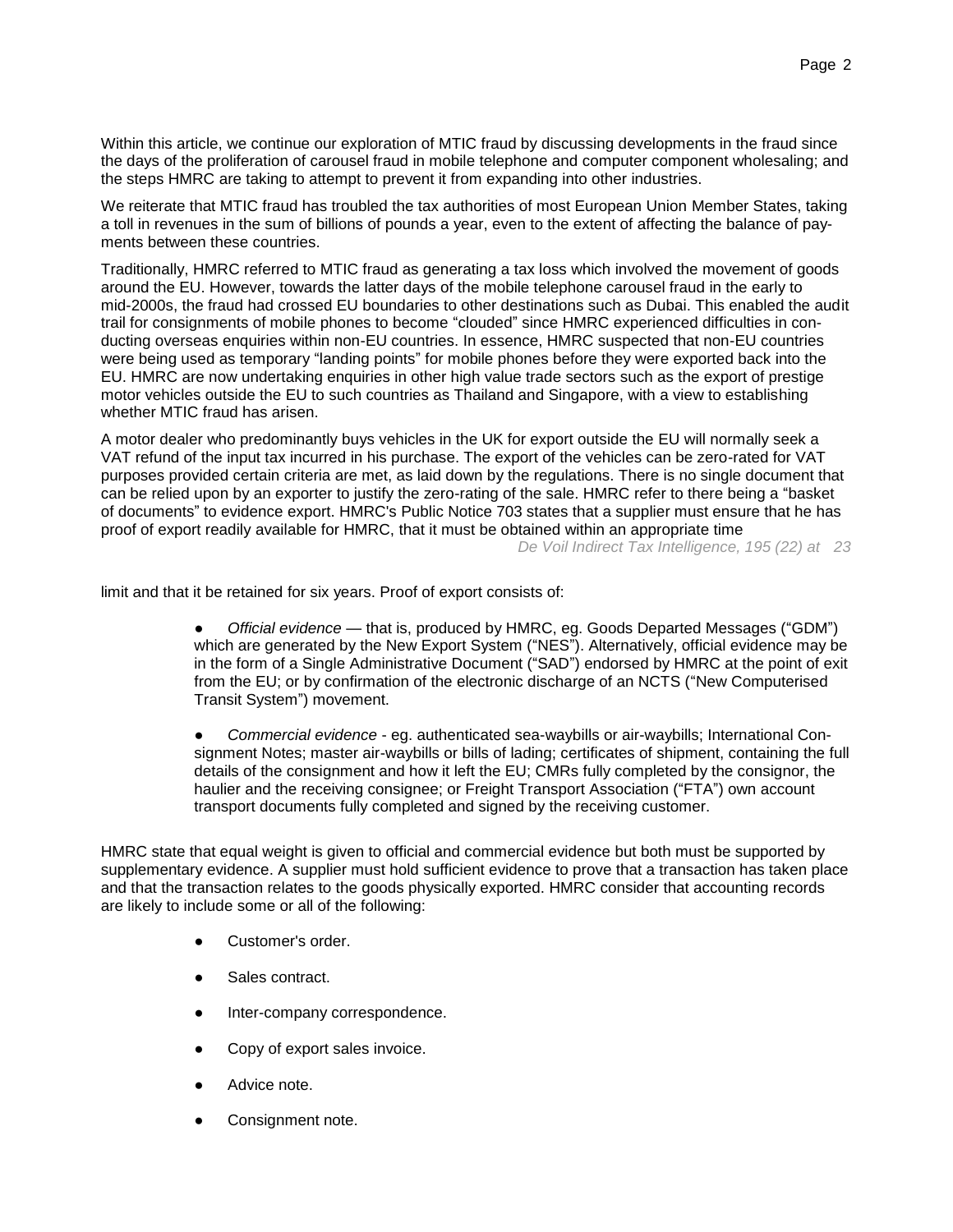- Packing list.
- Insurance and freight charge documentation.
- Evidence of payment.
- Evidence of the receipt of the goods abroad.

HMRC go on to specify that the evidence obtained as proof of export, whether official or commercial, or in support thereof, must clearly identify the supplier; the consignor (where different from the supplier); the customer; the goods; an accurate value; the export destination; and the mode of transport and route of the export movement.

It is therefore clear that there is a very extensive "shopping list" of items which intending exporters are required to obtain. Equally, there are plentiful issues available for HMRC to raise in relation to exports should they wish to delay the repayment of the exporter's VAT claim through conducting an extended verification of that claim on the basis of possible MTIC fraud within the supply chain. Most commercial correspondence nowadays is conducted via electronic mail, which may often be voluminous; and HMRC have the power to insist on reviewing all such inter-company correspondence. The production of such documentation is often very time consuming and can lead to delays on both sides (HMRC and the exporter), in preparing this documentation for HMRC review and in HMRC satisfying themselves as to the authenticity of the export.

Additionally, as part of the extended verification of exports, HMRC may also wish to take the following action:

- To undertake foreign enquiries, which will delay matters further since significant further time may be required for the relevant overseas authorities to conduct an investigation and respond.
- To undertake a physical examination of a sample of goods.
- To obtain expert assistance relating, for example, to the valuation of the goods being exported.

The examination of evidence of export by HMRC is only one side of the coin. HMRC will also, of course, propose to undertake supply chain checks to ensure that there are no missing or defaulting traders within the supply chain. In our experience in representing clients in these matters, this process can be extremely slow and laborious. It is not the case that the single HMRC "exporter Officer"

*De Voil Indirect Tax Intelligence, 195 (22) at 24*

responsible for inspecting the exporter's VAT records will conduct and complete his own enquiries throughout the supply chain.

The exporter Officer inspecting the records will note the details of purchase from the exporter's supplier. The Officer will then send a reference to the HMRC Officer responsible for the trader in the geographical location where the supplier is based. The exporter Officer will ask the responsible Officer to audit the supplier for further details, such as date of payment; details of the supplier's supplier; and to confirm that VAT has been accounted for and paid by the supplier. This process will then be repeated down the supply chain until the exporter Officer has satisfied himself that the relevant output tax and input tax has been accounted for throughout the supply chain and that there has been no VAT loss. The HMRC process of sending out references and reviewing information received is not conducted by electronic mail since HMRC do not yet have confidence in the security of messages sent electronically. Instead, it is undertaken by HMRC's internal post system; painfully slow, often taking in the region of two weeks for a communication to be sent and received by different offices, even where they are located in the same vicinity.